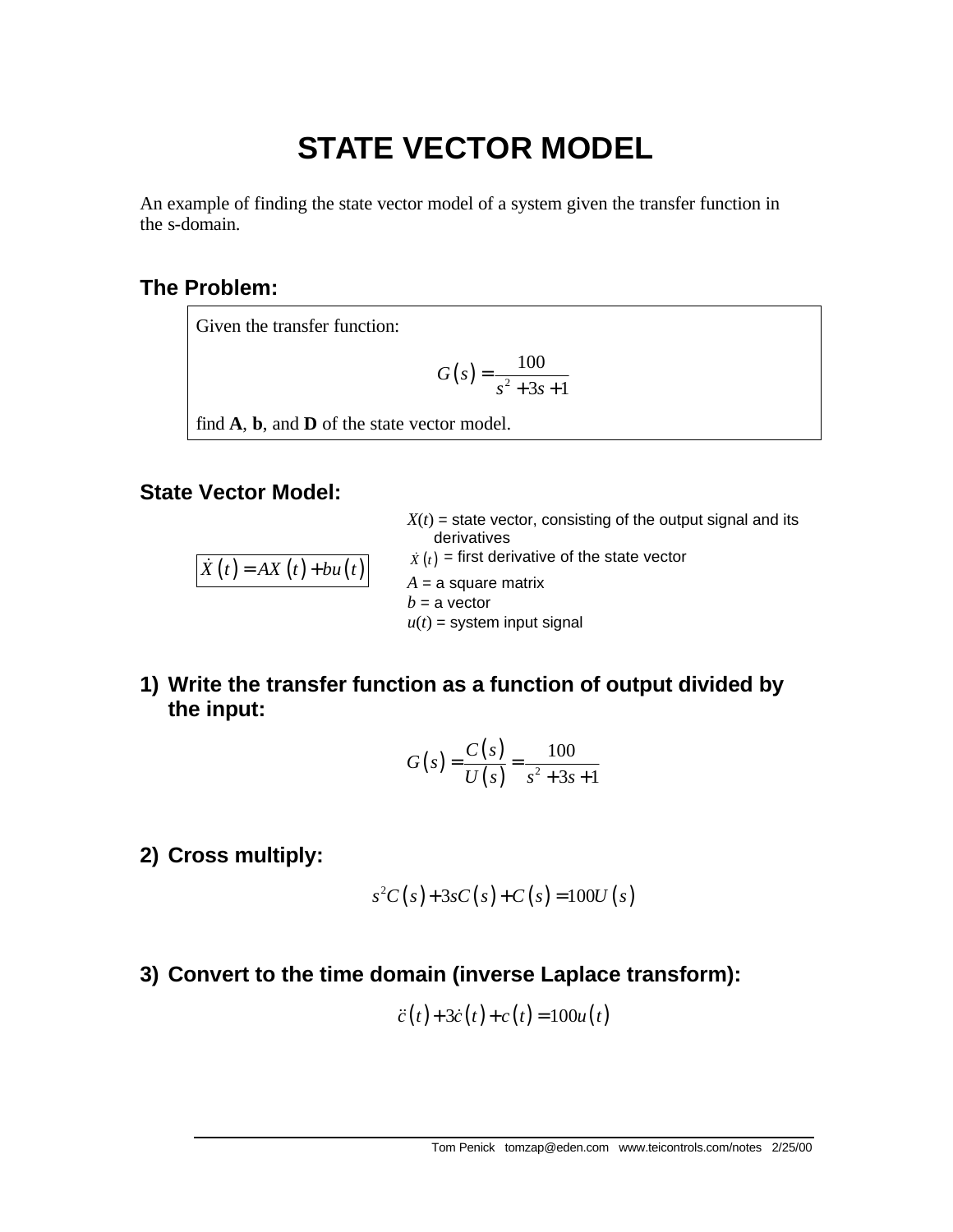## **4) Pick a solution:**

Let 
$$
x_1(t) = c(t), x_2(t) = \dot{c}(t)
$$

The solution is not unique, but we just always use this one. Note that  $x_1(t)$  and  $x_2(t)$  are elements of the state vector  $X(t)$  and that there are two elements in this case because of the  $2<sup>nd</sup>$  order polynomial in the denominator of the transfer function. If the polynomial was 3<sup>rd</sup> order, we would include  $x_3(t) = \ddot{c}(t)$  and so on.

# **5) Solve for**  $\dot{X}(t)$  :

We want to get  $\dot{x}(t)$  in terms of *x* and *u*. It can be seen from step 4 that  $|\dot{x}_1(t) = x_2(t)|$ . It can also be seen from step 4 that  $\dot{x}_2(t) = \ddot{c}(t)$ . Solving the expression in step 3 for  $\ddot{c}(t)$  we have  $\ddot{c}(t) = 100u(t) - 3\dot{c}(t) - c(t)$ . We can express this in terms of *x* and *u* to get  $\left|\dot{x}_2(t)\right| = 100u(t) - 3x_2(t) - x_1(t)$ 

### **6) Back to the state vector model:**

State vector model:  $\dot{X}(t) = AX(t) + bu(t)$ State vector model showing matrices:  $\begin{bmatrix} \dot{x}_1(t) \\ \dot{x}_2(t) \end{bmatrix}$  $(t)$  $(t)$  $(t)$  $\begin{bmatrix} 1 \end{bmatrix}$   $\begin{bmatrix} u_1 \\ v_2 \end{bmatrix}$   $\begin{bmatrix} u_{11} & u_{12} \\ u_{11} & u_{12} \end{bmatrix}$   $\begin{bmatrix} \lambda_1 \end{bmatrix}$   $\begin{bmatrix} t \\ t \end{bmatrix}$   $\begin{bmatrix} u \\ u \\ u \end{bmatrix}$ 2  $\binom{l}{2}$   $\binom{u_{21} u_{22}}{2}$   $\binom{u_{22}}{2}$  $\begin{bmatrix} \dot{x}_1(t) \\ \dot{x}_2(t) \end{bmatrix} = \begin{bmatrix} a_{11} & a_{12} \end{bmatrix} \begin{bmatrix} x_1(t) \\ x_2(t) \end{bmatrix} + \begin{bmatrix} b_1 \end{bmatrix} u(t)$  $\begin{bmatrix} \dot{x}_1(t) \\ \dot{x}_2(t) \end{bmatrix} = \begin{bmatrix} a_{11} & a_{12} \\ a_{21} & a_{22} \end{bmatrix} \begin{bmatrix} x_1(t) \\ x_2(t) \end{bmatrix} + \begin{bmatrix} b_1 \\ b_2 \end{bmatrix}$  $\dot{x}$ Carrying out the operations:  $\begin{vmatrix} \dot{x}_1(t) = a_{11}x_1(t) + a_{12}x_2(t) + b_1u(t) \end{vmatrix}$  $(t) = a_{21}x_1(t) + a_{22}x_2(t) + b_2u(t)$  $1^{1}$  1 1  $u_{11}$  $1^{1}$  1  $u_{11}$  1  $u_{12}$  $1^{2}$  1  $u_{11}$ 2  $(\ell)$  –  $u_{21}x_1(\ell)$  +  $u_{22}x_2(\ell)$  +  $v_{21}$  $\dot{x}_1(t) = a_{11}x_1(t) + a_{12}x_2(t) + b_1u(t)$  $\dot{x}$ <sub>2</sub> $(t) = a_{21}x_1(t) + a_{22}x_2(t) + b_2u(t)$  $=a_{11}x_1(t)+a_{12}x_2(t)+$  $=a_{21}x_1(t)+a_{22}x_2(t)+$  $\dot{x}$  $\dot{x}$ 

#### **7) Plugging in to the state vector model for matrices A and b:**

Using the results of steps 5 and 6 we can find the values for the matrices **A** and **b**.

$$
\dot{x}_1(t) = x_2(t): \n\dot{x}_1(t) = \underbrace{a_{11}}_{0} x_1(t) + \underbrace{a_{12}}_{1} x_2(t) + \underbrace{b_1}_{0} u(t)
$$
\n
$$
\dot{x}_2(t) = 100u(t) - 3x_2(t) - x_1(t): \n\dot{x}_2(t) = \underbrace{a_{21}}_{-1} x_1(t) + \underbrace{a_{22}}_{-3} x_2(t) + \underbrace{b_2}_{100} u(t)
$$
\nSo matrices **A** and **b** are: \n
$$
\begin{bmatrix}\nA = \begin{bmatrix}\na_{11} & a_{12} \\
a_{21} & a_{22}\n\end{bmatrix} = \begin{bmatrix}\n0 & 1 \\
-1 & -3\n\end{bmatrix}\n\begin{bmatrix}\n\mathbf{b} = \begin{bmatrix}\nb_1 \\
b_2\n\end{bmatrix} = \begin{bmatrix}\n0 \\
100\n\end{bmatrix}
$$

.